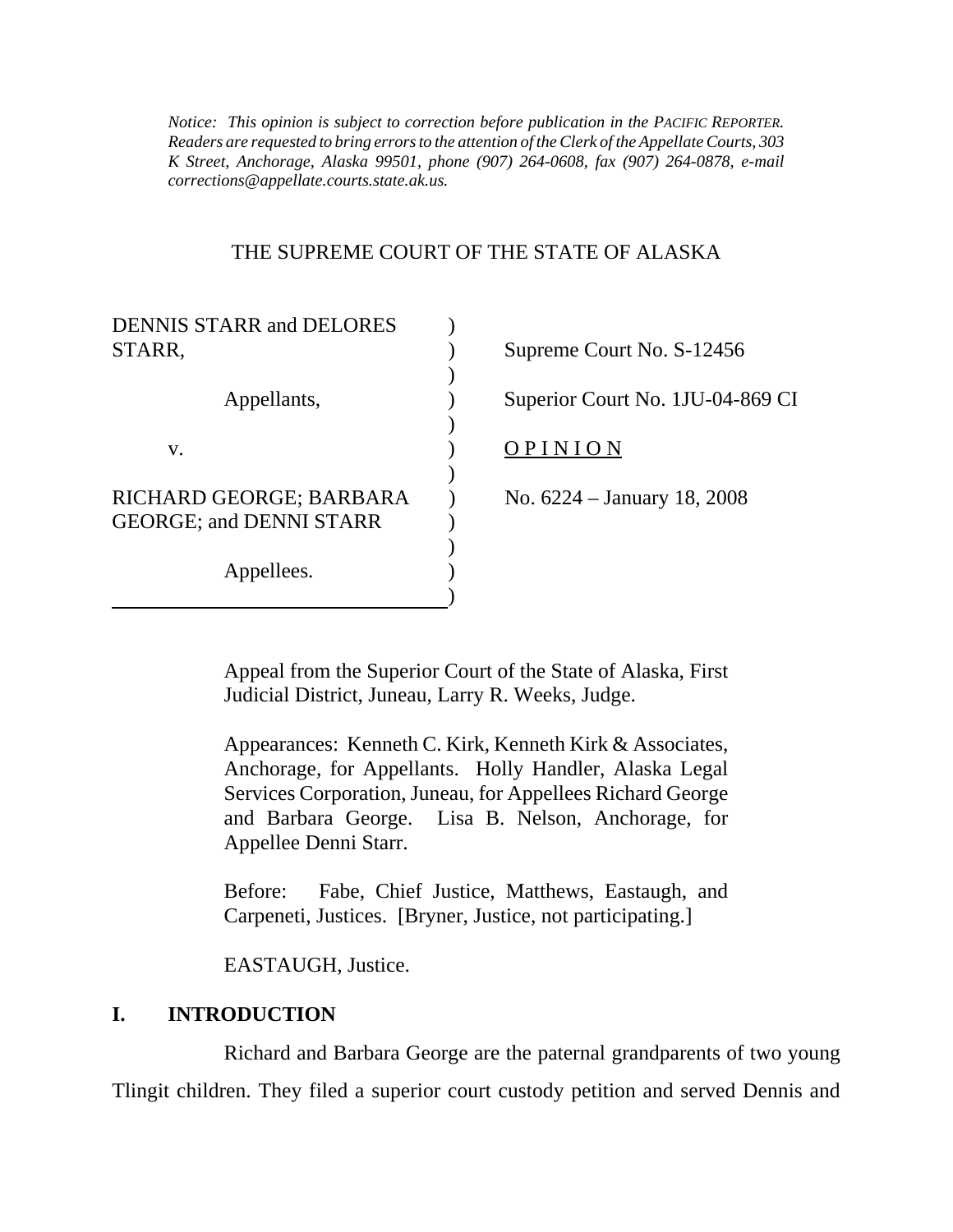Delores Starr, the maternal grandparents. The Georges had previously been granted visitation with the children in state court guardianship proceedings brought by the Starrs after the children's mother killed their father. While these three superior court cases were still pending, the Starrs obtained tribal council resolutions approving their adoption of the children. The Starrs then moved to dismiss the Georges' state court custody action. The Georges did not have prior notice of the tribal council adoption proceedings. The superior court denied the Starrs' motion to dismiss. After a trial the superior court granted physical and legal custody of the children to the Georges and visitation rights to the Starrs. Because the Georges' involvement in the pending superior court proceedings entitled them to notice and an opportunity to be heard in the adoption proceedings, the tribal council resolutions are not entitled to enforcement in Alaska state courts. We therefore affirm the superior court's order denying the motion to dismiss and its award of custody and visitation.

#### **II. FACTS AND PROCEEDINGS**

Denni Starr and Richard "Buddy" George, Jr. had two daughters together, K.S., born in 1997, and S.G., born in 2002. On July 26, 2003, Denni Starr fatally stabbed Buddy George in the presence of their children.<sup>1</sup> A jury ultimately found Denni guilty of second-degree murder and reckless endangerment for recklessly creating a substantial risk of serious harm to her infant daughter, S.G., who was in her father's arms at the time of the attack.**<sup>2</sup>** The court sentenced her to thirty years for murder and one year for

**<sup>1</sup>** *Starr v. State*, Mem. Op. & J. No. 5166 at 1 (Alaska App., Jan. 31, 2007), 2007 WL 293072.

<sup>&</sup>lt;sup>2</sup> *Id.*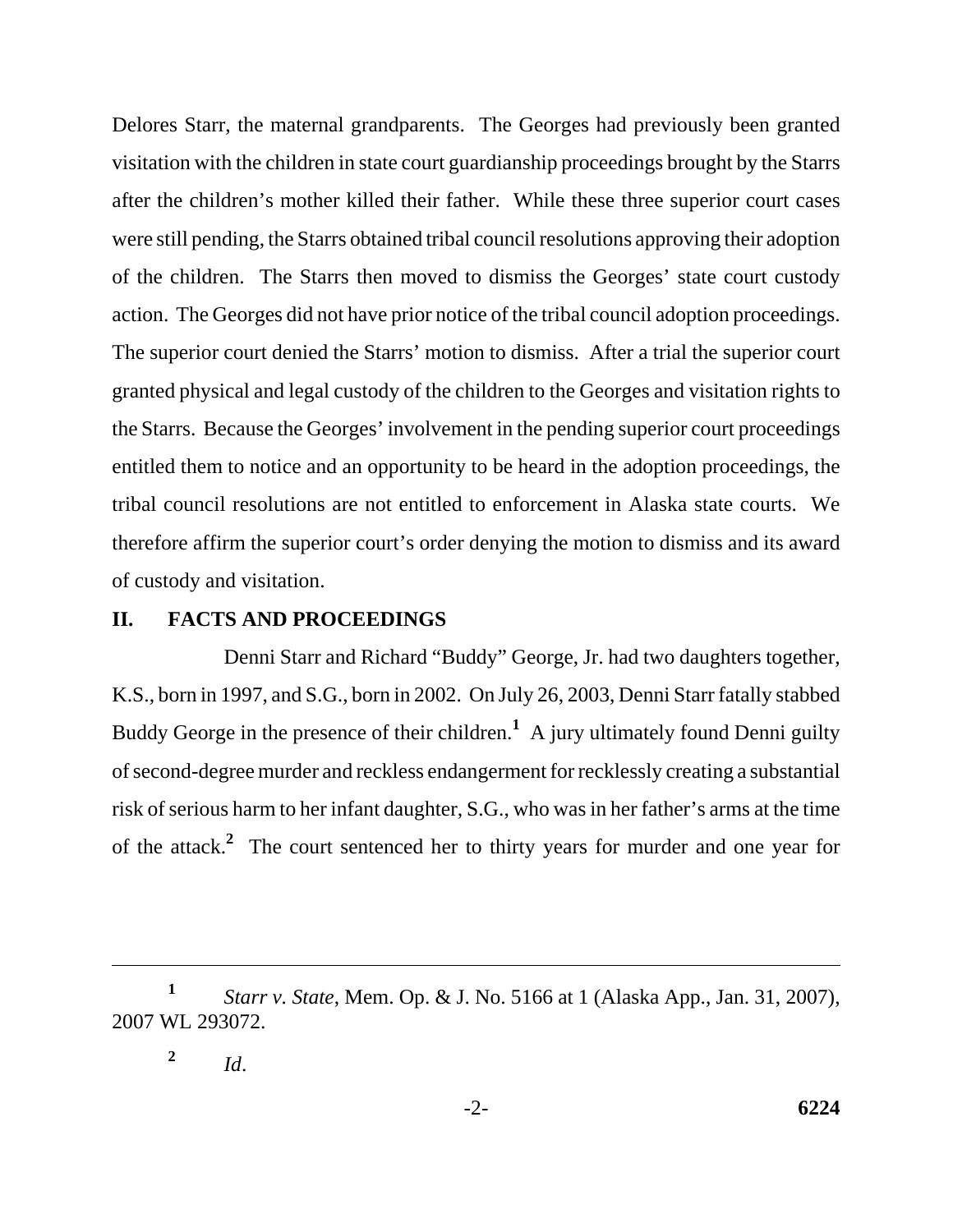reckless endangerment.**<sup>3</sup>**

In the meantime, the maternal grandparents, Dennis and Delores Starr, filed for guardianship of the children in superior court in Case No. 1JU-03-155 PR/G and Case No. 1JU-03-156 PR/G (collectively referred to as "2003 guardianship cases"); on August 5, 2003, the superior court appointed the Starrs as guardians. The paternal grandparents, Richard and Barbara George, initially consented to the Starrs' guardianships. By order of August 18, 2004, the superior court granted the Georges visitation rights in the guardianship cases. In September 2004 the Georges filed a motion in those cases to enforce their visitation rights, claiming the Starrs had denied the Georges visitation with the children. On September 27, 2004, the superior court ordered the Starrs to comply with the visitation order and set a hearing for November 1 to hear visitation issues.

Denni Starr, the children's mother, signed an Alaska Bureau of Vital Statistics "Parental Statement" form on October 8, 2004 listing both K.S. and S.G. and stating that, "[these] child[ren] ha[ve] been adopted, under the custom of the child[ren]'s tribe." The form listed Dennis and Delores Starr as the adoptive parents. The Georges appear to have been unaware that Denni Starr had signed the Parental Statement form.

Both the Starrs and the Georges participated in the November 1, 2004 hearing regarding visitation in the 2003 guardianship cases. The Starrs testified at the hearing, but never mentioned the possibility of any other proceedings involving the children apart from the superior court guardianships.

Also on November 1, 2004, the Georges commenced a new superior court action, Case No. 1JU-04-869 CI ("2004 custody case"), seeking custody of both children; they personally served the Starrs with the petition. The Georges sought custody on the grounds the Starrs had removed K.S. and S.G. from Angoon and had allegedly prevented

**<sup>3</sup>** *Id*.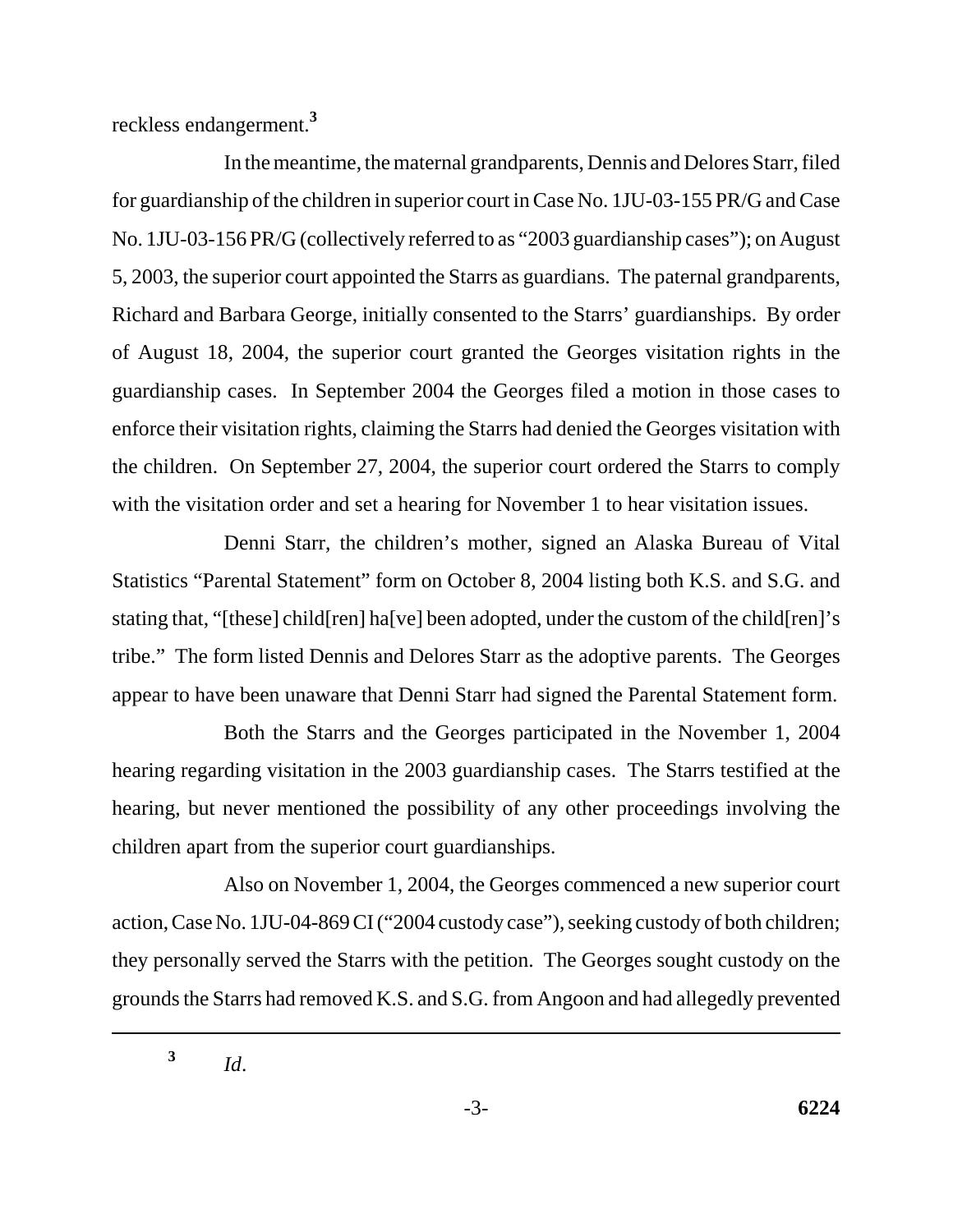the children from having any contact with relatives on the paternal side of the family. On November 19, 2004, the Starrs answered and denied that they had prevented the Georges from exercising their visitation rights.

On February 26, 2005, the Starrs signed for each child a Request for Substitute Birth Certificate Following a Cultural Adoption verifying that they were the adoptive parents of K.S. and S.G. There is no indication, and the Starrs do not contend, that these forms were served on or received by the Georges or that the Georges were aware of them before September 2005, when the Starrs filed a motion to dismiss in the 2004 custody case.

On May 17, 2005, the Georges filed a motion for summer visitation in the 2004 custody case. The superior court's June 17, 2005 order awarded summer visitation to the Georges in the custody case.

On June 30, 2005, the parties' local tribal council, the Angoon Community Association (ACA), approved resolutions stating that it "has recognized" the Starrs' adoptions of the two children. The ACA also issued Tribal Statements affirming each child's adoption and stating that "the tribe has not been informed of any person or agency other than the adoptive parents who is asserting claim to custody under state or tribal law." These statements are dated June 30, 2005. It is unclear whether the resolutions which were prepared on Alaska Bureau of Vital Statistics forms<sup>4</sup> — were recognitions of tribal adoptions that had taken place previously or were themselves the council enactments that sought to approve the Starrs' tribal adoption petitions.

There is no evidence the Starrs or the ACA provided the Georges formal

**<sup>4</sup>** The Tribal Resolution forms issued by the Bureau of Vital Statistics were revised in March 2006 and now state that they are "not for use with tribal court adoption."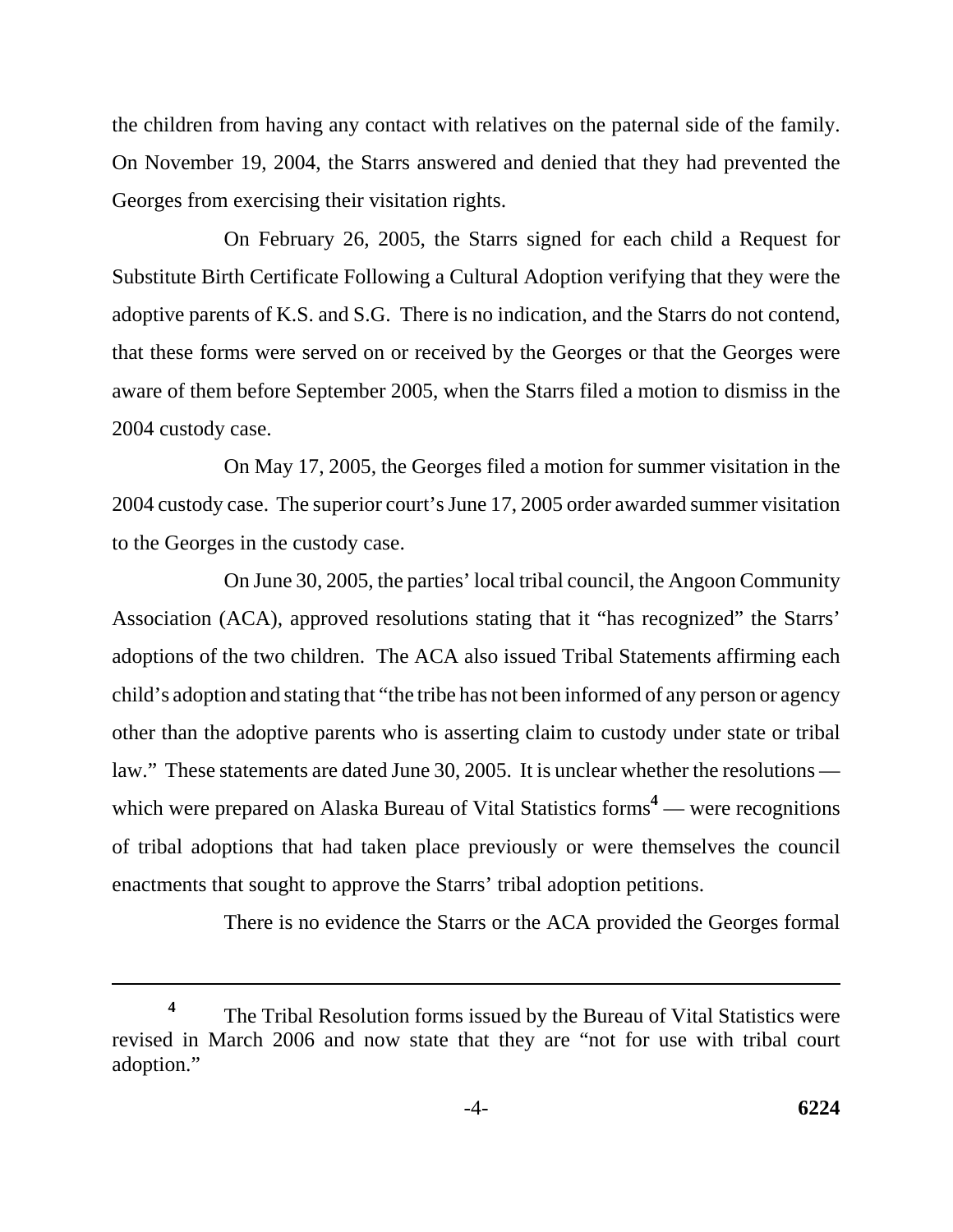notice or an opportunity to be heard in the tribal council proceedings.

On July 5, 2005, the Alaska Bureau of Vital Statistics issued new birth certificates for K.S. and S.G. naming the Starrs as parents.

On September 1, 2005, the Starrs moved to dismiss the Georges' 2004 custody case, arguing that the adoptions terminated the legal relationship between the Georges and the children and that the Georges no longer possessed standing in the custody action. The Georges opposed the motion, arguing that because they did not receive notice prior to the adoption resolutions, the adoption resolutions were not entitled to comity.**<sup>5</sup>**

The superior court denied the Starrs' motion to dismiss. The court

**<sup>5</sup>** Each of the Georges filed an affidavit that identically stated:

At no time before June, 2005 did I receive notice from anyone that Angoon Community Association was reviewing a petition for tribal adoption of my granddaughters; The first I heard about the ACA tribal adoption was by word of mouth here in Angoon in June; I never received any written or oral notice that a petition for adoption was filed or being considered.

In their accompanying memorandum, the Georges argued that:

In June, [they] learned that the Angoon Community Association . . . tribal court had issued a resolution granting Mr. and Mrs. Starr's request for cultural adoption. This was the first notice either had received of the tribal adoption proceeding. Documentation of such tribal adoption was not provided until the Motion to Dismiss was filed September 1, 2005.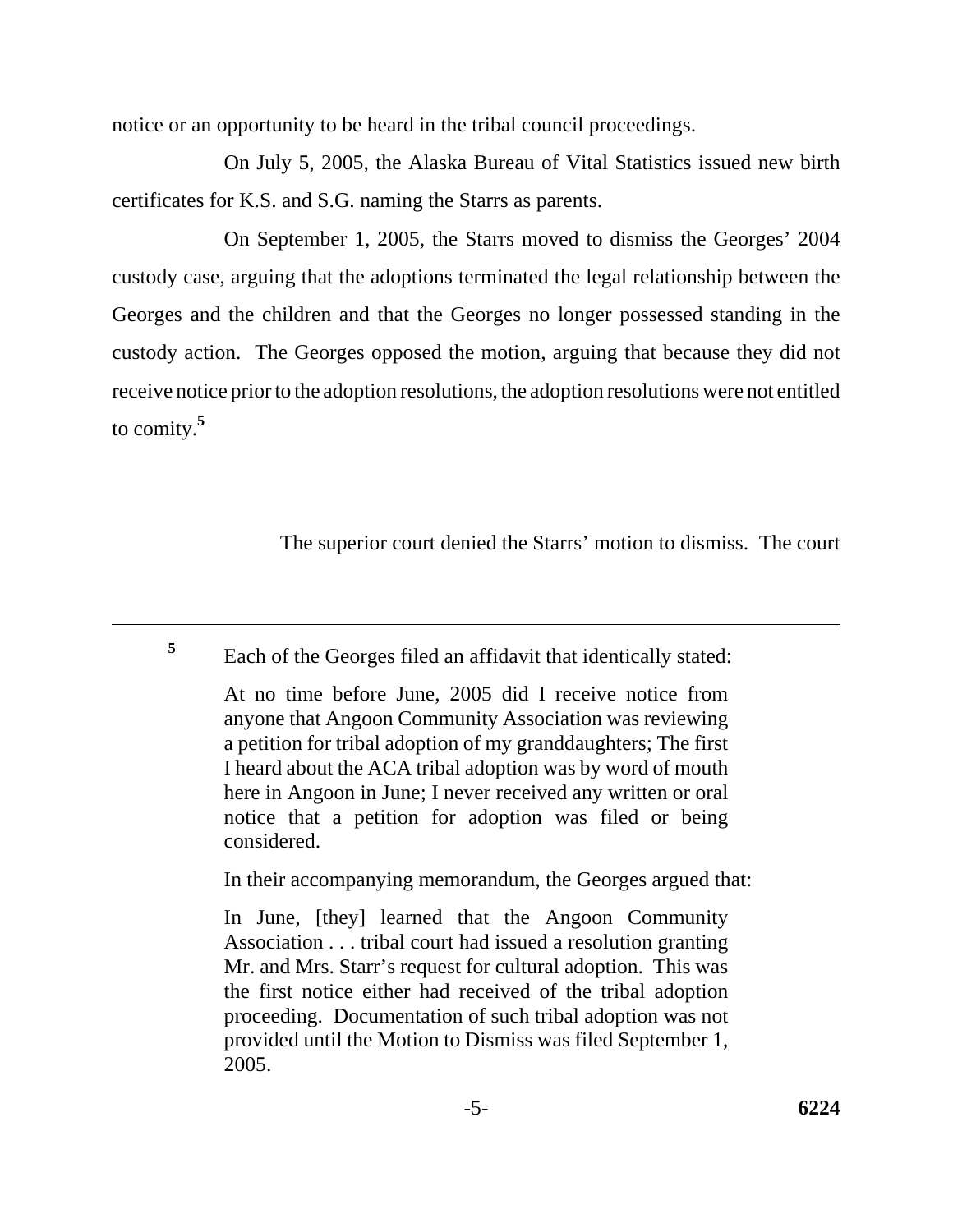concluded that the Indian Child Welfare Act (ICWA)<sup>6</sup> — which requires courts to extend full faith and credit to tribal court decisions involving "child custody proceedings"<sup>7</sup> did not apply. The court reasoned that the custody dispute did not raise either of the concerns ICWA seeks to address<sup>8</sup> and that the rationale for ICWA's divorce exception<sup>9</sup> justified applying that exception to a custody dispute between grandparents when the parents are no longer available.

The superior court therefore concluded that the tribal adoptions were not subject to full faith and credit, but rather were subject to the principle of comity  $- a$ principle under which it is easier to attack the parallel judgments of foreign (in this case, tribal) courts.**10** The superior court further concluded that the tribal adoptions were not

- **<sup>6</sup>** Indian Child Welfare Act (ICWA) of 1978, 25 U.S.C. § 1901 *et seq*. (2006).
- $7^{\circ}$  25 U.S.C. § 1911(d).

**<sup>8</sup>** *See John v. Baker* (*John I*), 982 P.2d 738, 746-47 (Alaska 1999) (noting that "Congress stated that the statute's dual purpose was 'to protect the best interests of Indian children and to promote the stability and security of Indian tribes and families.' " (quoting 25 U.S.C. § 1902)).

*Id.* at 747. Congress excepted divorce proceedings from ICWA's coverage because, regardless of the outcome of a custody dispute between two Native parents, the child would remain with a Native parent and in the Native village. Therefore, ICWA's procedural safeguards are unnecessary to protect the interests of the family or the tribe. *Id*.; *see also* H.R.REP.NO. 95-1386, at 31 (1978), *reprinted in* U.S.C.C.A.N. 7530, 7554 ("We believe that the protections provided by this act are not needed in proceedings between parents.").

**<sup>10</sup>** *See, e.g.*, Robert Laurence, *The Convergence of Cross-Boundary Enforcement Theories in American Indian Law: An Attempt to Reconcile Full Faith and Credit, Comity and Asymmetry*, 18 QUINNIPIAC L.REV. 115, 125-26 (1998) (noting that "once full faith and credit principles are found to apply, the receiving court is very restricted in the kinds of collateral attacks that it is allowed to entertain" and recognizing (continued...)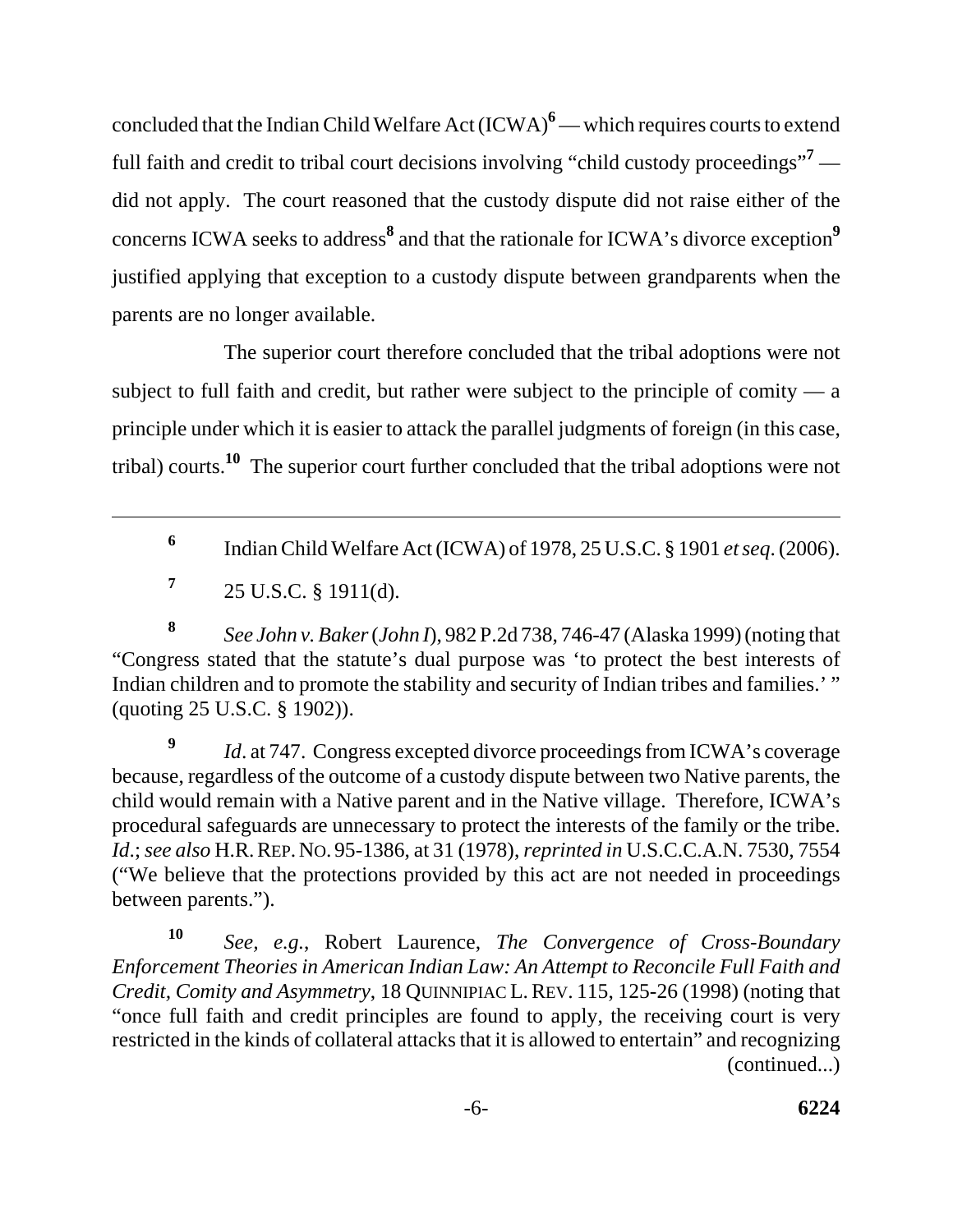entitled to comity because the Georges had not been given notice and an opportunity to be heard in violation of their due process rights. The superior court therefore denied the Starrs' motion to dismiss the Georges' custody proceeding.

The superior court then conducted a two-day trial in the custody case, and issued findings of facts and conclusions of law. The court found that it was in the children's best interest for the Georges to be awarded physical and legal custody because they were "most willing and able to facilitate and encourage the children to have a close and continuing relationship with their mother's parents and family." The court granted the Georges physical and legal custody of the girls and granted the Starrs visitation rights.

The Starrs appeal the denial of their motion to dismiss on the ground the tribal adoptions were entitled to full faith and credit.**11** Denni Starr joins her parents' arguments as an appellee.

## **III. DISCUSSION**

### **A. Standard of Review**

**<sup>10</sup>**(...continued) that "[c]omity is less restrictive a doctrine than full faith and credit").

**<sup>11</sup>** There is no indication that a "separate document" was entered amounting to a final judgment in the custody case. Civil Rule 58 provides in pertinent part: "Every judgment must be set forth on a separate document distinct from any findings of fact, conclusions of law, opinion, or memorandum." The Georges do not argue that there is no appealable final judgment. Had that argument been made after the appeal was commenced, we could have, as an exercise of discretion, chosen to treat the appeal as a petition for review. Alaska R. App. P. 402; *see Municipality of Anchorage v. Anderson*, 37 P.3d 420, 421 n.5 (Alaska 2001) (noting that appeal improperly brought may be treated as petition for review, but review "will be granted only where the sound policy behind the rule requiring appeals to be taken only from final judgments is outweighed"); *Bradley v. Bradley*, 32 P.3d 372, 372 (Alaska 2001) (granting review of appeal of nonfinal judgment authorizing writ of execution).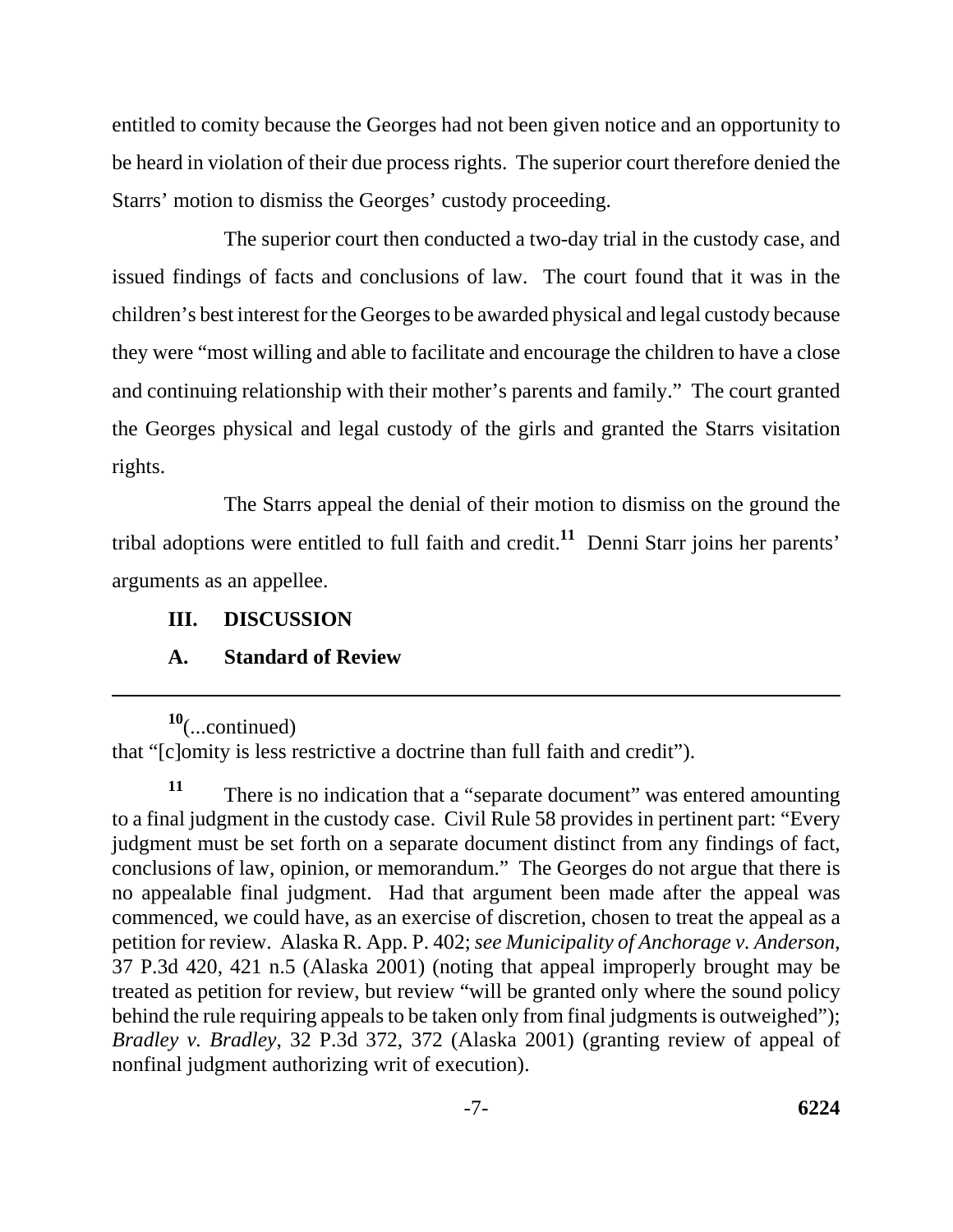The parties agree that all of the issues on appeal present questions of law. We review rulings on questions of law de novo, adopting the rule of law most persuasive in light of precedent, reason, and policy.**12** We apply our independent judgment to decide legal questions such as the scope of the tribal court's subject matter jurisdiction and the meaning of federal statutes.**13** When construing statutes that affect the rights of Native Americans, we liberally construe these statutes and resolve ambiguities in favor of Native Americans.**<sup>14</sup>**

## **B. Whether ICWA's Divorce Exception Applies Here**

ICWA applies in a "child custody proceeding"**15** involving an "Indian child."**16** ICWA's provisions, including the requirement to grant full faith and credit to judicial proceedings of Indian tribes, apply only to child custody proceedings involving Indian children.**17** Custody awards to one parent in a divorce proceeding are specifically excepted by ICWA's so-called "divorce exception."**<sup>18</sup>**

In *John v. Baker* (*John I*) we extended the divorce exception to exclude

**<sup>12</sup>** *J.S. v. State*, 50 P.3d 388, 391 (Alaska 2002) (citation omitted) (applying independent review to superior court decision holding that ICWA does not require active efforts to reunify father with sons after he was convicted of sexually abusing them).

**<sup>13</sup>** *John I*, 982 P.2d at 744.

**<sup>14</sup>** *Id*. at 752 (citing *Bryan v. Itasca County*, 426 U.S. 373, 392 (1976)).

**<sup>15</sup>** 25 U.S.C. § 1903(1).

**<sup>16</sup>** 25 U.S.C. § 1903(4). The children are Tlingit. The parties do not dispute that the children are Indian children within the meaning of ICWA.

**<sup>17</sup>** 25 U.S.C. § 1911(d).

**<sup>18</sup>** 25 U.S.C. § 1903(1).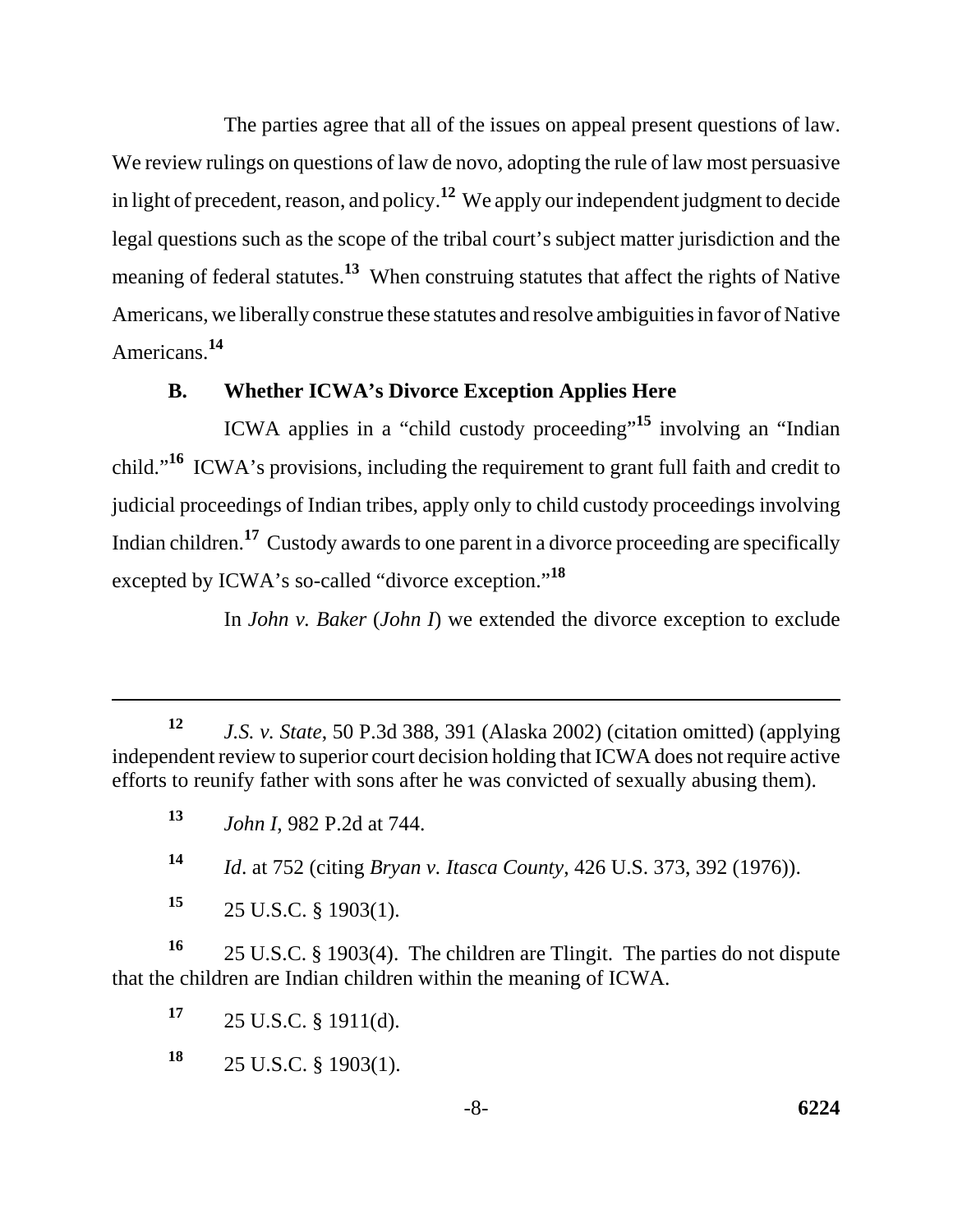from ICWA's coverage custody disputes between unmarried parents.**19** We noted that the dual goals of ICWA — "to protect the best interests of Indian children and to promote the stability and security of Indian tribes and families" — are not implicated in custody disputes between unmarried parents.**20** Regardless of the outcome, in a dispute between unmarried parents, the child would continue to be raised in the home of a Native parent and in a Native village; thus, ICWA's exclusive jurisdiction and procedural guidelines are unnecessary to protect the family's or the tribe's interests in those situations.**<sup>21</sup>**

The superior court used this reasoning to conclude that the divorce exception applies to custody disputes between grandparents when the parents are unavailable.

We conclude, however, that the divorce exception does not extend to custody disputes between grandparents. In *A.B.M. v. M.H.* we held that ICWA does not have an exception for "custody disputes within the extended family."**22** We further noted that a grandparent is an extended family member.**23** Although we recognized that, upon adoption by members of the child's extended family, application of ICWA was not required to preserve the child's ties to Indian cultural or social values, we could not justify creating a judicial exception on this basis alone.**24** It was error to create such an exception here.

| 19        | <i>John I</i> , 982 P.2d at 747.                      |
|-----------|-------------------------------------------------------|
| <b>20</b> | <i>Id.</i> at 746-47.                                 |
| 21        | Id.                                                   |
| 22        | A.B.M. v. M.H., 651 P.2d 1170, 1173 (Alaska 1982).    |
| 23        | <i>Id.</i> (citing 25 U.S.C. § 1903(2) (Supp. 1981)). |
| 24        | Id.                                                   |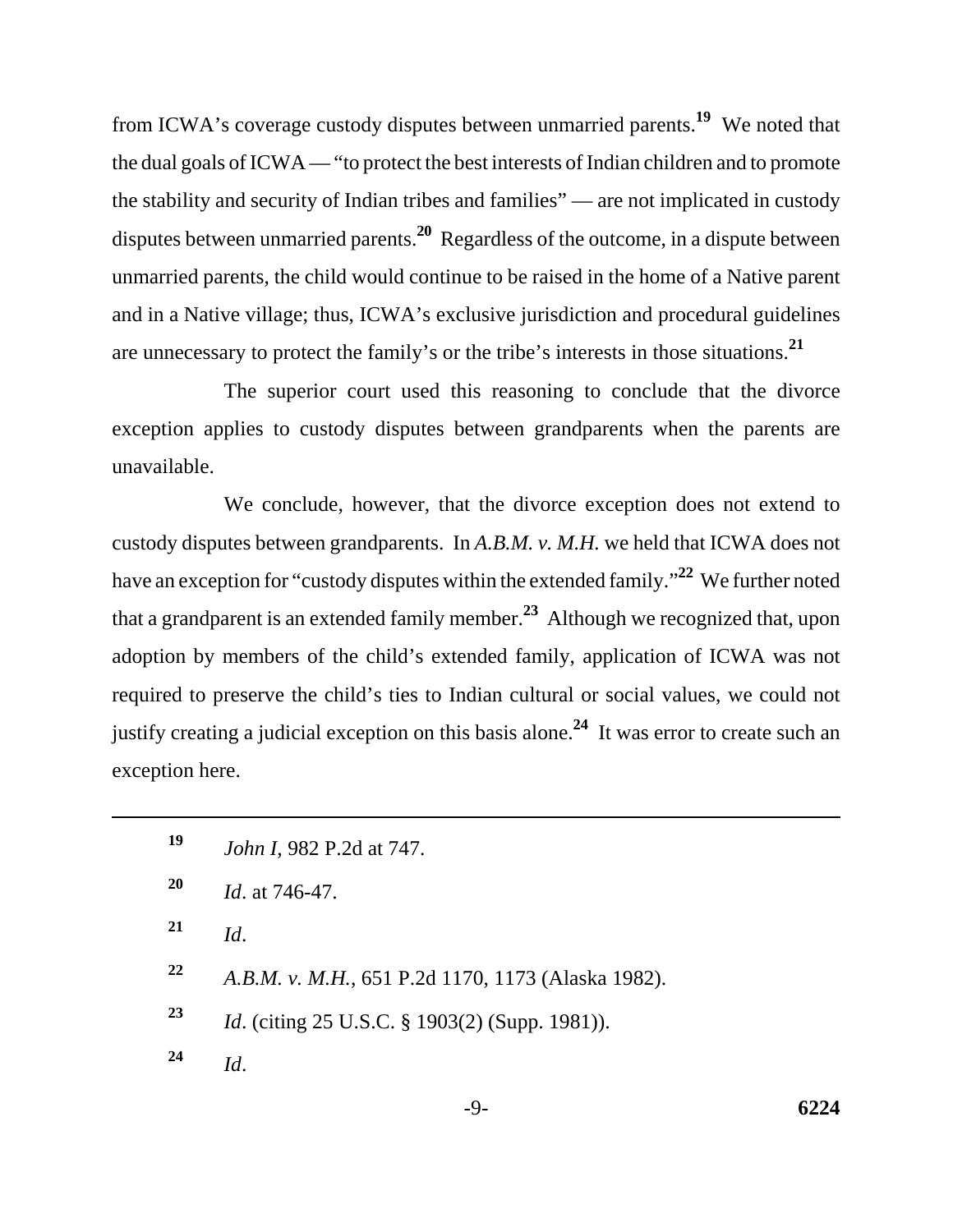The divorce exception guarantees that parents can always litigate in state court their paramount parental rights. In comparison, persons who do not have rights as paramount as those of parents are necessarily subject to ICWA (assuming ICWA applies). We next address whether, as the Starrs argue, the tribal resolutions are entitled to full faith and credit.

## **C. Whether the Tribal Resolutions Are Entitled to Full Faith and Credit**

For purposes of discussion, we assume without deciding that the tribal council adoption proceedings were child custody proceedings within the meaning of ICWA.**25** Despite that assumption, we determine that the tribal resolutions in this case are not entitled to comity or full faith and credit; therefore it is irrelevant whether the comity or full faith and credit standard applies because the tribal resolutions do not meet the threshold for either standard.

ICWA requires the state to give the same credit to tribal court judgments

**<sup>25</sup>** ICWA applies only to specified child custody proceedings, which are limited to foster care placement, termination of parental rights, preadoptive placement, and adoptive placement. FELIX S. COHEN, COHEN'S HANDBOOK OF FEDERAL INDIAN LAW § 11.02[3], at 828 (Nell J. Newton et al. eds., 2005 ed.) (citing 25 U.S.C. § 1903(1)). The state court proceedings initiated by the Starrs and by the Georges were arguably foster care placement proceedings within the meaning of ICWA since they involved removing an Indian child from its parent for placement in the home of a guardian where the parent could not have the child returned upon demand. *See* § 1903(1)(i). But subsection (i) refers to "temporary placement." This condition arguably was not satisfied by the state court proceedings since the custody sought did not purport to be temporary. The grant of exclusive jurisdiction to an Indian tribe under § 1911(a) of ICWA does not apply to this case because the children did not reside on a reservation. Although an adoption proceeding is within ICWA's definition of a "child custody proceeding," adoption proceedings initiated in state court cannot be transferred to tribes under § 1911(b). We do not decide here whether tribes have independent jurisdiction over adoption proceedings such that their adoption proceedings are child custody proceedings to which states must give full faith and credit under § 1911(d).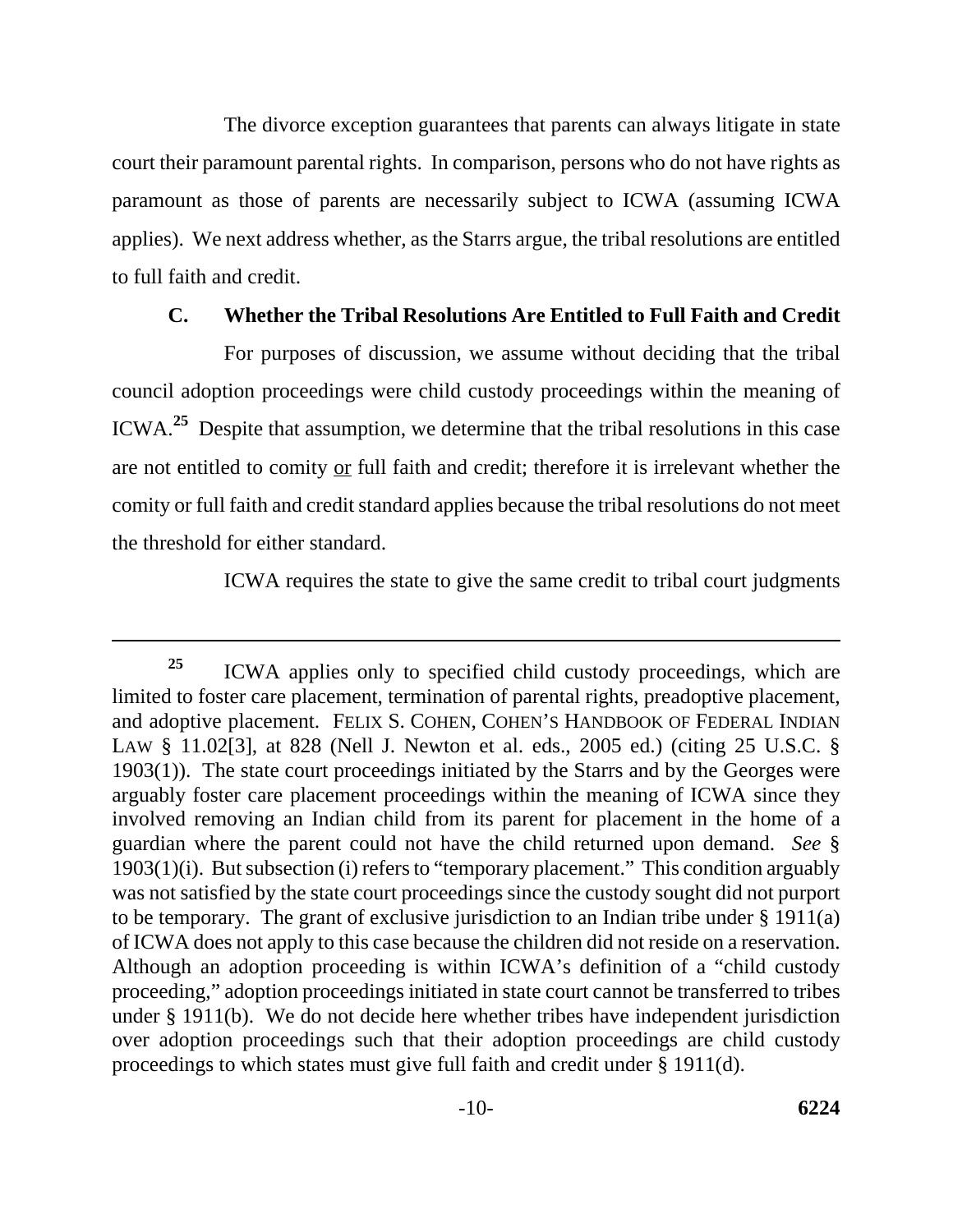it gives to the judgments of the courts of sister states.**26** When determining whether to accord full faith and credit to a judgment of the court of a sister state, we first decide whether the issuing court had personal and subject matter jurisdiction when it entered its judgment.**27** Full faith and credit also requires that the issuing court afford the parties due process and render its judgment in accordance with federal and state constitutional standards.**28** We turn first to the due process issue because it turns out to be controlling in this case.

The Starrs argue that due process was not violated because the Georges were not entitled to due process rights and notice to them was therefore not required. The Starrs contend that "Judge Weeks' decision assumes, without actually addressing it, that the paternal grandparents took the position of their son when he died, and that they are therefore entitled to such notice." The Starrs assert that this assumption was error because "[n]othing in the laws supports such a conclusion." The Starrs additionally argue that an extant guardianship case does not prohibit adoption because custody and adoption are two different types of proceedings.

In response, the Georges argue that "[l]egally and logically," they were interested parties in the adoption proceedings. In support, the Georges point to the 2004 superior court order granting them visitation rights in the 2003 guardianship cases and the June 2005 order issued in the 2004 custody case formally recognizing the standing of both sets of grandparents to assert custody claims under AS 25.20.070.

We agree with the Georges. It is unclear when the tribal court proceedings

**<sup>28</sup>** *State, Dep't of Pub. Safety v. Fann*, 864 P.2d 533, 536 n.5 (Alaska 1993).

**<sup>26</sup>** 25 U.S.C. § 1911(d).

**<sup>27</sup>** *Wall v. Stinson*, 983 P.2d 736, 737 (Alaska 1999).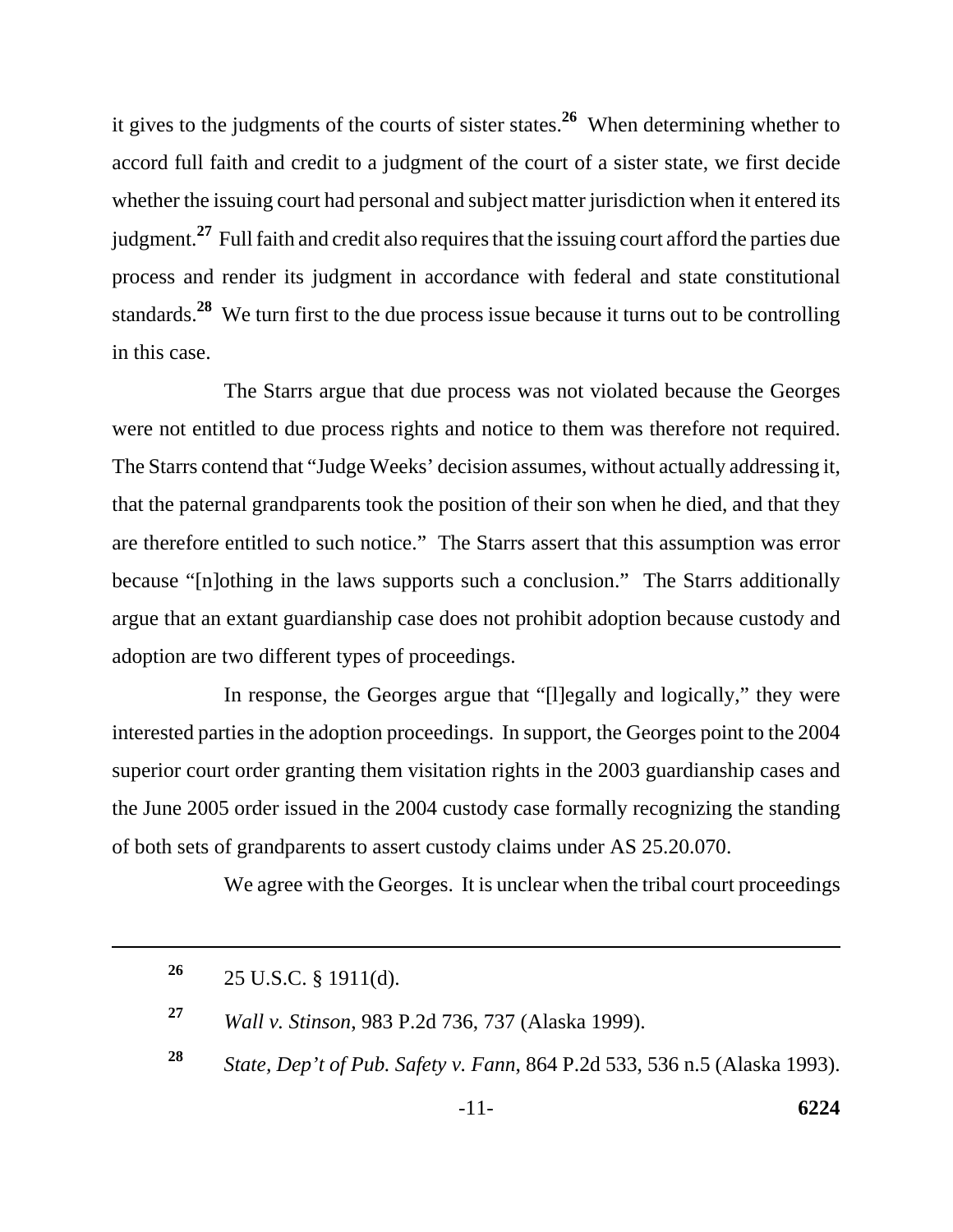began. At some point the Starrs sought permission from the ACA to adopt the children, but we do not know when this occurred. The Starrs' motion to dismiss states only that "[s]hortly after Den[ni] Starr's conviction in September, 2004, defendants Dennis and Delores Starr petitioned the Angoon tribal authority to adopt the minor children." The Starrs' brief on appeal states, without citing to a dated document confirming the assertion, that they filed the petition "[s]ometime in approximately September or October 2004."

But around that time, on November 1, 2004, the Starrs testified in a visitation hearing in the 2003 guardianship cases. As previously mentioned, at no point during the hearing did the Starrs tell the superior court that there were any other proceedings involving the children apart from the superior court proceedings.

Similarly, AS  $25.30.380(a)(2)$  requires that "each party, in its first pleading ... must state whether the party ... knows of a proceeding that could affect the current proceeding, including a proceeding for enforcement and a proceeding relating to . . . termination of parental rights, and adoptions." The Georges' November 1, 2004 custody petition, filed in the superior court in the 2004 custody case and served on the Starrs, alleged that there was no pending action regarding the children in any court, including tribal court, other than the 2003 guardianship cases still pending before the superior court. The Starrs' November 19, 2004 answer did not mention any tribal council proceedings and did not deny the truth of the Georges' assertion. The Starrs' answer in the custody case is therefore deemed to have admitted that there was no other proceeding dealing with the children, apart from the 2003 superior court guardianship cases that were still pending.**<sup>29</sup>**

**<sup>29</sup>** *See* Alaska R. Civ. P. 8(d) ("Averments in a pleading to which a responsive (continued...)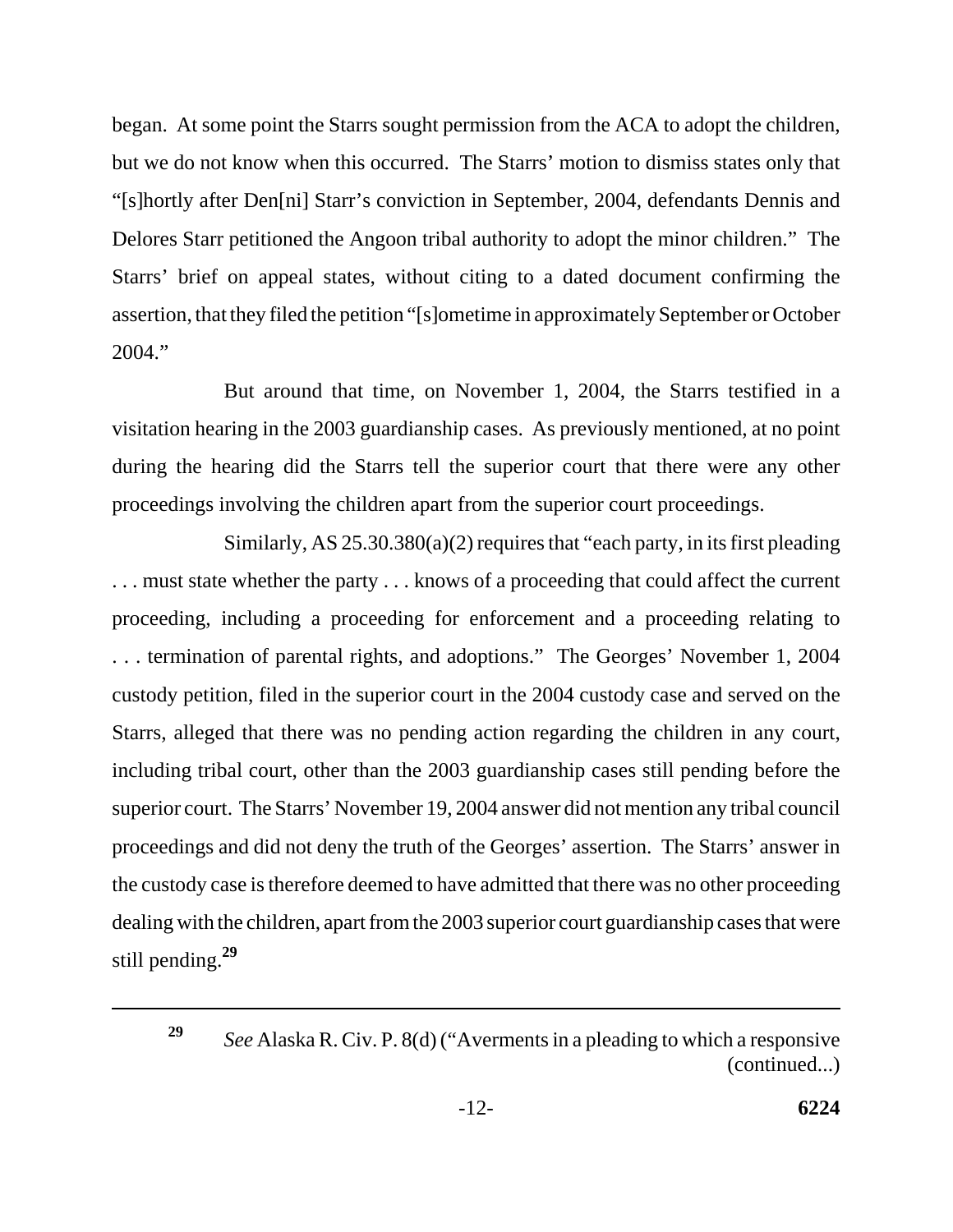Furthermore, the Starrs' September 2005 motion to dismiss the 2004 custody case states that "[t]he matter was taken up by the Angoon Community Association . . . on June 30, 2005." We therefore conclude that the tribal council first adopted the resolutions on June 30, 2005.

This means that there were three open superior court proceedings (the two 2003 guardianship cases and the 2004 custody case) in existence before the tribal court adopted the resolutions. The Georges were interested parties in the adoption proceedings both because of their status as petitioners in the 2004 custody case and because they were holders of court-ordered visitation rights in the 2003 guardianship cases. The parties appeared in state court litigating custody and visitation issues before the tribe considered the Starrs' adoption petition. As a result of the 2003 guardianship cases — and particularly the entry of the August 2004 order granting visitation rights to the Georges — and the November 1, 2004 commencement of the petition for custody in which the Starrs were personally served, the Starrs knew that the Georges had been granted visitation rights by court order, and were seeking custody. Their involvement in the state court proceedings entitled the Georges to due process in the tribal court proceedings.

We next consider whether the tribal court proceedings satisfied due process. As an initial matter, we note that the Georges had the burden of proving a due process violation.**30** We have previously noted that it is presumed the decisions of tribal courts

**<sup>29</sup>**(...continued)

pleading is required . . . are admitted when not denied in the responsive pleading.").

**<sup>30</sup>** *John v. Baker* (*John II*), 30 P.3d 68, 72 (Alaska 2001) (determining that party challenging validity of foreign judgment has burden of proof).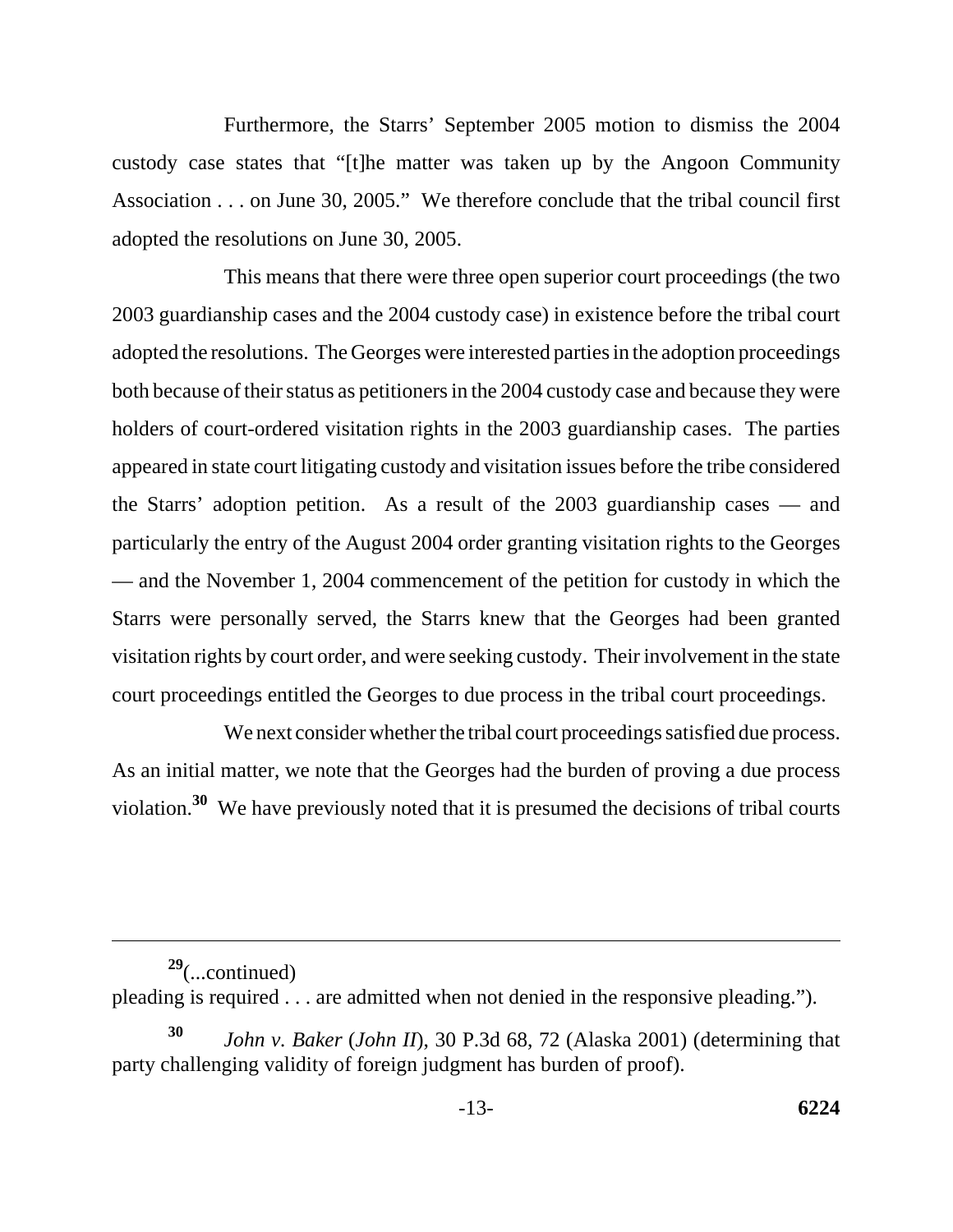are sound**31** unless the challenging party can show that the foreign judgment was "constitutionally infirm."**<sup>32</sup>**

In *John I*, we stated in dictum that comity should not be granted to tribal judgments if due process was denied.**33** We also noted there that, "[i]n deciding whether tribal court proceedings complied with due process, courts should consider whether the parties received notice of the proceedings and whether they were granted a full and fair opportunity to be heard before an impartial tribunal that conducted the proceedings in a regular fashion."**34** In *Evans v. Native Village of Selawik IRA Council* we refused to afford comity to a tribal adoption resolution after concluding that a lack of notice violated an unwed father's due process rights.**<sup>35</sup>**

We conclude that failure to give notice and an opportunity to be heard violates due process requirements under a full faith and credit standard as well. Even if the tribal council's adoption orders warrant a full faith and credit analysis under § 1911(d), "[t]he statute does not require the state court to give absolute deference to a tribal court order regardless of the circumstances.<sup>36</sup> As we previously stated:

**<sup>31</sup>** *Id.*

**<sup>32</sup>** *Fann*, 864 P.2d at 536.

**<sup>33</sup>** *John I*, 982 P.2d at 762-64.

**<sup>34</sup>** *Id.* at 763.

**<sup>35</sup>** *Evans v. Native Vill. of Selawik IRA Council*, 65 P.3d 58, 59-60 (Alaska 2003).

**<sup>36</sup>** *In re Adoption of T.R.M.*, 525 N.E.2d 298, 306 (Ind. 1998) (noting that, although § 1911(d) requires state court to give full faith and credit to tribal proceedings to same extent state court gives full faith and credit to orders of other entities, all foreign judgments remain open to collateral attack for constitutional infirmities).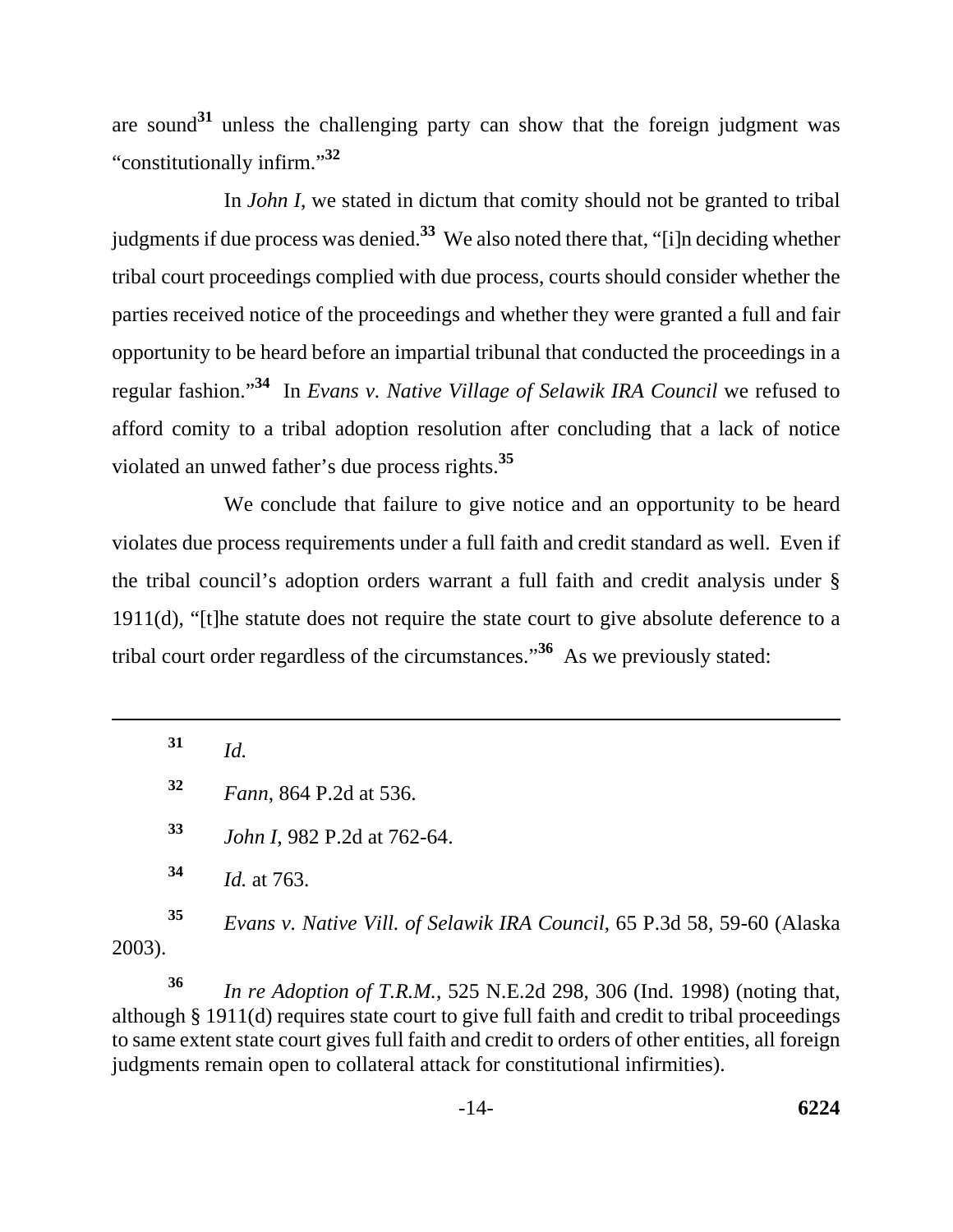The requirement of full faith and credit is to be read and interpreted in the light of well-established principles of justice, protected by other constitutional provisions which it was never intended to modify or override. . . . [N]o state may obtain, in the tribunals of another jurisdiction, full faith and credit for a judgment which is based upon an unconstitutional law, or is rendered in a proceeding wanting in due process of law enjoined by the fundamental law. Indeed, due process requires that no other jurisdiction shall give effect, even as a matter of comity, to a judgment elsewhere acquired without due process.[**<sup>37</sup>**]

ICWA requires the state to give the same credit to tribal court judgments it gives to the judgments of the courts of sister states.**38** We therefore look to the federal Full Faith and Credit Clause**39** and the implementing federal statute,**40** which require the state to give full faith and credit to the judgments of the courts of sister states, for guidance in determining whether the tribal court resolutions meet the requirements entitling them to full faith and credit under ICWA.

In analyzing the federal Full Faith and Credit Clause and § 1738, the United States Supreme Court said that "[a] State may not grant preclusive effect in its own courts to a constitutionally infirm judgment, and other state and federal courts are not required

**<sup>37</sup>** *Fann*, 864 P.2d at 536 n.5 (quoting 47 AM. JUR. 2D *Judgments* § 1221 (1969)).

**<sup>38</sup>** 25 U.S.C. § 1911(d).

**<sup>39</sup>** U.S. CONST. art. IV, § 1.

**<sup>40</sup>** 28 U.S.C. § 1738 (2006) ("[J]udicial proceedings . . . shall have the same full faith and credit in every court within the United States and its Territories and Possessions as they have by law or usage in the courts of such State, Territory or Possession from which they are taken."). Congress enacted § 1738 to implement the Full Faith and Credit Clause. *Magnolia Petroleum Co. v. Hunt*, 320 U.S. 430, 437 (1943).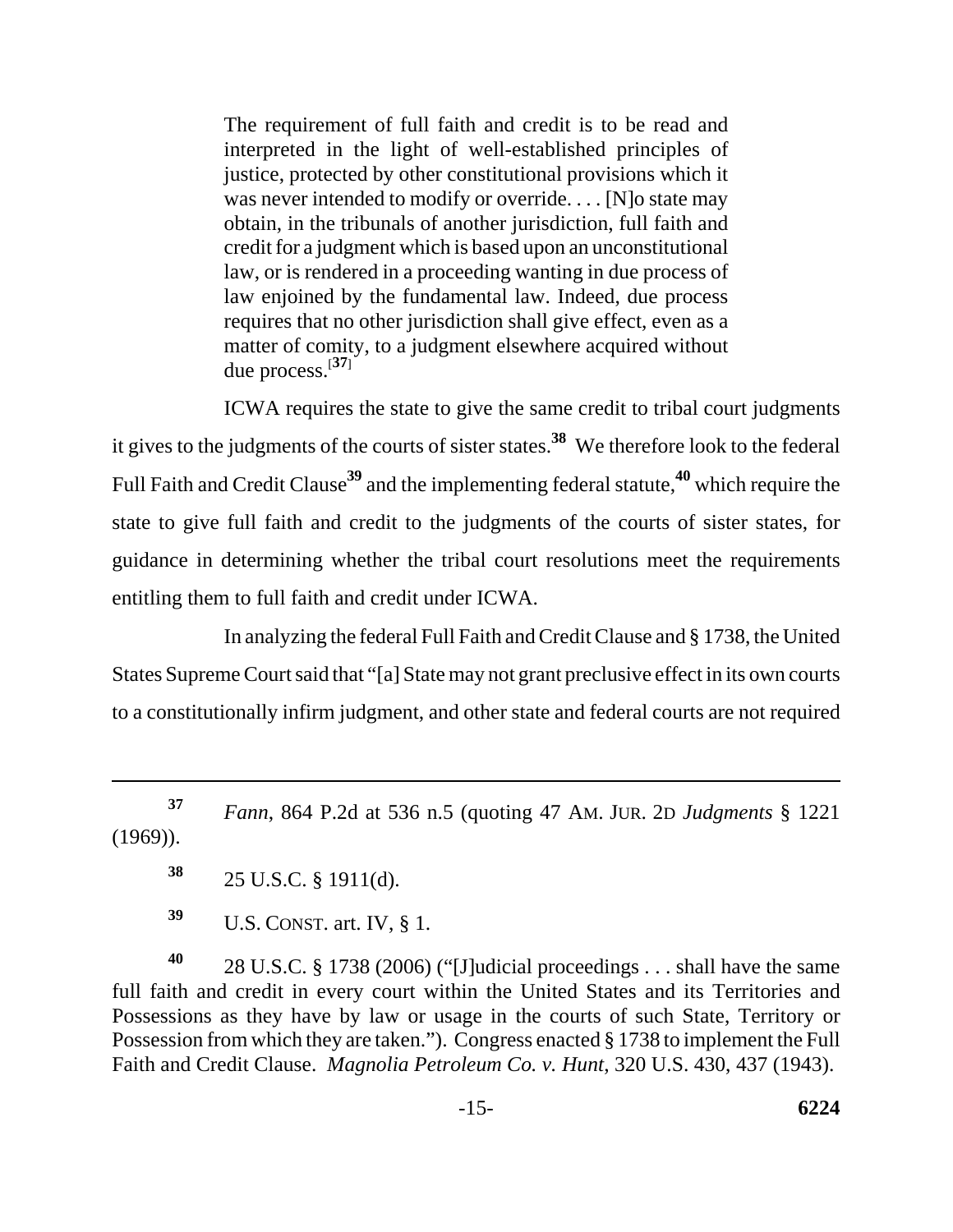to accord full faith and credit to such a judgment."**41** The Court also stated that a court proceeding "need do no more than satisfy the minimum procedural requirements of the Fourteenth Amendment's Due Process Clause in order to qualify for . . . full faith and credit" under § 1738.**<sup>42</sup>**

Here the tribal adoption proceedings did not meet the minimum procedural requirements of due process. "An elementary and fundamental requirement of due process in any proceeding which is to be accorded finality is notice reasonably calculated, under all the circumstances, to apprise interested parties of the pendency of the action and afford them an opportunity to present their objections."**43** We have also noted that notice and an opportunity to be heard are essential elements of due process under the Alaska Constitution.**44** Compliance with due process requirements is particularly important in cases involving child custody and the termination of parental rights.**<sup>45</sup>**

**<sup>41</sup>** *Kremer v. Chem. Constr. Corp.*, 456 U.S. 461, 482 (1982).

**<sup>42</sup>** *Id*. at 481.

**<sup>43</sup>** *Aguchak v. Montgomery Ward Co.*, 520 P.2d 1352, 1356 (Alaska 1974) (quoting *Mullane v. Cent. Hanover Bank & Trust Co.*, 339 U.S. 306, 314-15 (1950)) (adopting the *Mullane* due process standard for constitutionally effective notice under the Alaska Constitution).

**<sup>44</sup>** *Evans*, 65 P.3d at 60 (citing *City of N. Pole v. Zabek*, 934 P.2d 1292, 1297 (Alaska 1997); *Walker v. Walker*, 960 P.2d 620, 622 (Alaska 1998)).

**<sup>45</sup>** *See Siekawitch v. Siekawitch*, 956 P.2d 447, 449 (Alaska 1998) ("In a child custody proceeding, the parties are entitled to a hearing that grants them the opportunity to present the quantum of evidence needed to make an informed and principled determination.") (citation and internal quotations omitted); *see also In re K.L.J.*, 813 P.2d 276, 279 (Alaska 1991) (recognizing that the "interest of a parent whose parental rights may be terminated via an adoption petition is of the highest magnitude").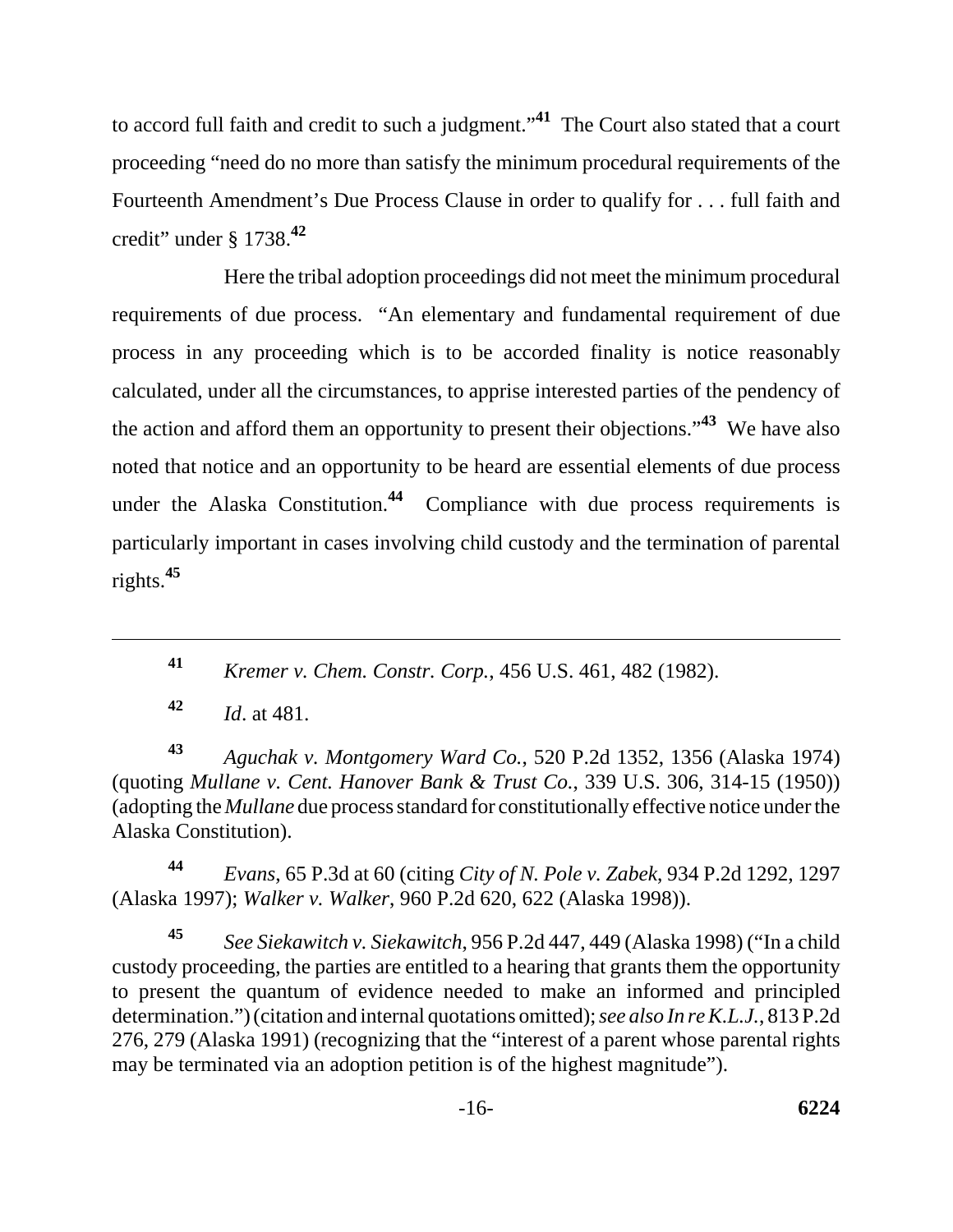As the Starrs correctly point out, "[t]ribal courts, quite obviously, do things differently than state courts." Indeed, tribal courts need not provide due process in the exact manner as state courts.<sup>46</sup> "The proceedings must, however, be addressed to the issues involved in a meaningful fashion and pursuant to adequate notice."**<sup>47</sup>**

Lack of notice is a "recognized exception[]" to full faith and credit.**48** "A judgment rendered without judicial jurisdiction or without adequate notice or adequate opportunity to be heard will not be recognized or enforced in other states."**49** Other states have declined to extend full faith and credit to sister state judgments under 28 U.S.C. § 1738 for procedural due process violations based on lack of notice.**50** We likewise

**<sup>47</sup>** *Id*.; *see also* Indian Civil Rights Act, 25 U.S.C. § 1302 (2006) ("No Indian tribes in exercising powers of self-government shall . . . deprive any person of liberty or property without due process of law. . . ."); 2004 Formal Op. Att'y Gen. No. 661-04- 0467, 2004 WL 2337177, at \*12 (October 1, 2004):

> [T]he state will defer to such tribal court orders only if the tribe exercised jurisdiction in a manner consistent with ICWA, the tribe afforded due process to the litigants in the tribal court (including the opportunity to contest jurisdiction), and the tribal court otherwise acted in a manner consistent with the United States Constitution . . . .

**<sup>48</sup>** *Hall v. McCormick*, 580 A.2d 968, 969-70 (Vt. 1990) (recognizing lack of notice exception to full faith and credit but ultimately finding no denial of due process where defendant had notice of proceeding and chose to appear by counsel).

**<sup>49</sup>** RESTATEMENT (SECOND) CONFLICT OF LAWS § 104 (1971).

**<sup>50</sup>** *See, e.g.*, *Bastian v. Tuttle*, 606 S.W.2d 808 (Mo. App. 1980) (declining to extend full faith and credit to judgment where publication notice was constitutionally (continued...)

**<sup>46</sup>** *See Crowe v. E. Band of Cherokee Indians, Inc.*, 506 F.2d 1231, 1236 n.14 (4th Cir. 1974) (noting that "[t]he proceedings of the Council need not, of course, be conducted with all of the trappings of a court of law").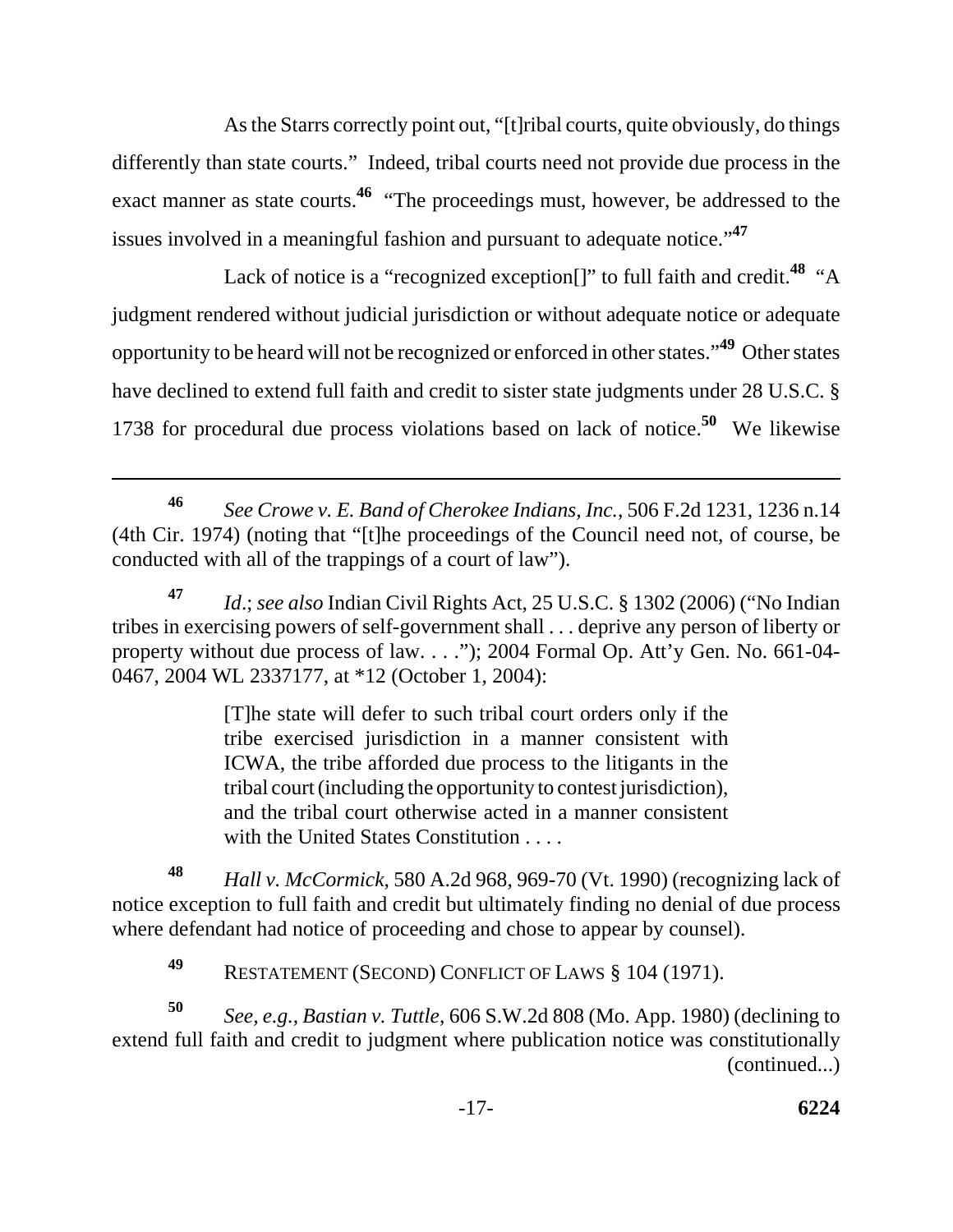decline to extend full faith and credit to the Starrs' tribal adoption order under 25 U.S.C. § 1911(d) for the procedural due process violation here.

It is unclear when the Starrs began the tribal adoption proceedings but it is undisputed that the Georges were not given formal notice or an opportunity to be heard at any time before the ACA issued the resolutions.**51** The Starrs do not contest the superior court finding that the Starrs did not give the Georges formal notice of the adoptions until the Starrs filed their motion to dismiss on September 1, 2005. The tribal court adoption proceedings therefore failed to comply with the minimal requirements of due process. Because the Georges' due process rights were violated, the tribal adoptions are not entitled to full faith and credit.

The Starrs also contend that if we decide that the Georges should have been given notice, we must remand for a factual determination whether the Georges had "actual notice" in advance of the tribal adoptions. The Georges' affidavits state that "[a]t no time before June, 2005 did [they] receive notice from anyone that Angoon Community Association was reviewing a petition for tribal adoption of [their] granddaughters." As far as we can tell, the tribal adoption resolutions were not approved until June 30, 2005. The record does not establish or imply that the Georges learned

**<sup>50</sup>**(...continued)

insufficient to put on notice former resident who left the state intending not to return); *Keating v. Keating*, 855 A.2d 80 (Pa. Super. 2004) (refusing to afford full faith and credit to divorce decree where wife had no notice or opportunity to be heard in Guam divorce proceeding); *R.R. Gable, Inc. v. Burrows*, 649 P.2d 177 (Wash. App. 1982) (holding that California default judgment is not entitled to full faith and credit in Washington where defendants were not given notice or opportunity to be heard in California proceeding).

**<sup>51</sup>** The superior court order stated, "The Georges' first notice of the adoption proceeding was June 5, 2005 — the date the tribal court issued a resolution granting the Starr's request for cultural adoption." The June 5 date appears to be incorrect; the tribal resolutions state that the meeting was held and the resolutions were approved on June 30.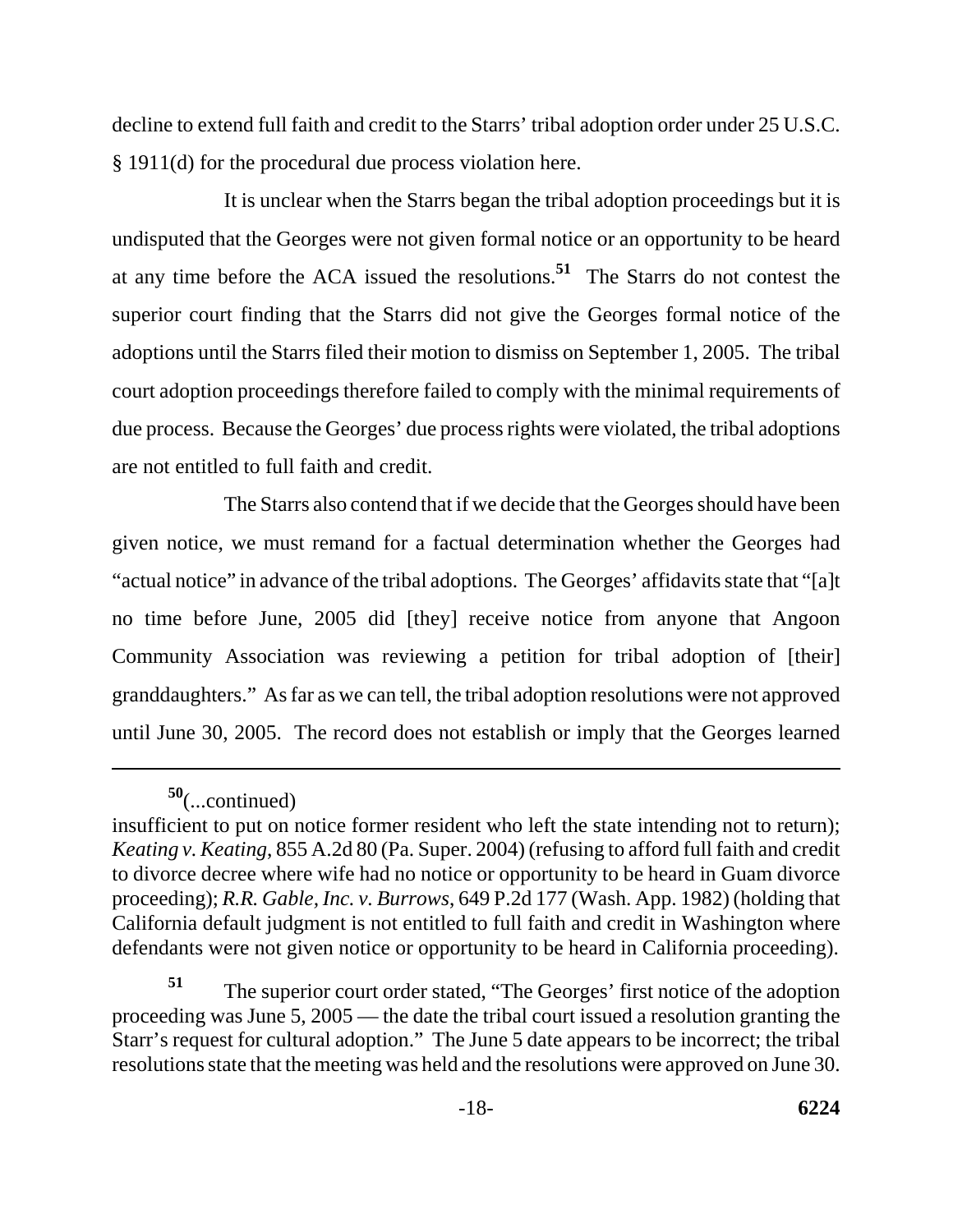about the proceedings before the adoption resolutions were approved. Regardless, the Starrs do not challenge the Georges' assertion that they learned about the adoptions "by word of mouth." Because, as other courts have noted,<sup>52</sup> such an informal method does not satisfy the constitutional notice requirements of due process, it is irrelevant whether the Georges had actual advance notice.

The Starrs additionally argue that the superior court did not adequately consider the availability of "[c]orrective [m]easures" by the tribal court. The Starrs are apparently suggesting that the superior court should have delayed the custody trial to allow the tribal council to provide appellate review of the tribal adoption proceeding. Although the Starrs' motion to dismiss did not ask the superior court for this relief, the Starrs contend that they cannot have "waived certain rights by not bringing them up at the trial level" because "parties under ICWA cannot simply waive rights, because ICWA is mandatory." But appellate review in the tribal court system is not a right mandated by ICWA, and it is hard to imagine what right the Starrs might have had to tribal court appellate review considering that they prevailed in the adoption proceedings. Indeed, the Georges were not even parties. The Starrs have not waived a right, they have merely waived an argument. Because the Starrs failed to adequately raise the argument below, the Starrs have not preserved their corrective measures argument. We therefore do not

**<sup>52</sup>** *See Mennonite Bd. of Missions v. Adams*, 462 U.S. 791, 798 (1983) (determining that "constructive notice alone does not satisfy the mandate of *Mullane*") (citing *Mullane*, 339 U.S. at 317); *see also Patterson v. City of Utica*, 370 F.3d 322, 334- 36 (2d Cir. 2004) (holding that city violated plaintiff's due process rights by not giving plaintiff official notice of meeting which would serve as name-clearing hearing even though plaintiff learned of meeting through word of mouth and attended and participated in hearing); *Edwards v. Edwards*, 801 P.2d 782, 788 (Or. 1990) (holding that, even "assuming that in some word-of-mouth fashion defendant received actual notice," defendant's due process rights were violated when plaintiff served defendant by leaving summons in office of lawyer employed by defendant on other matters).